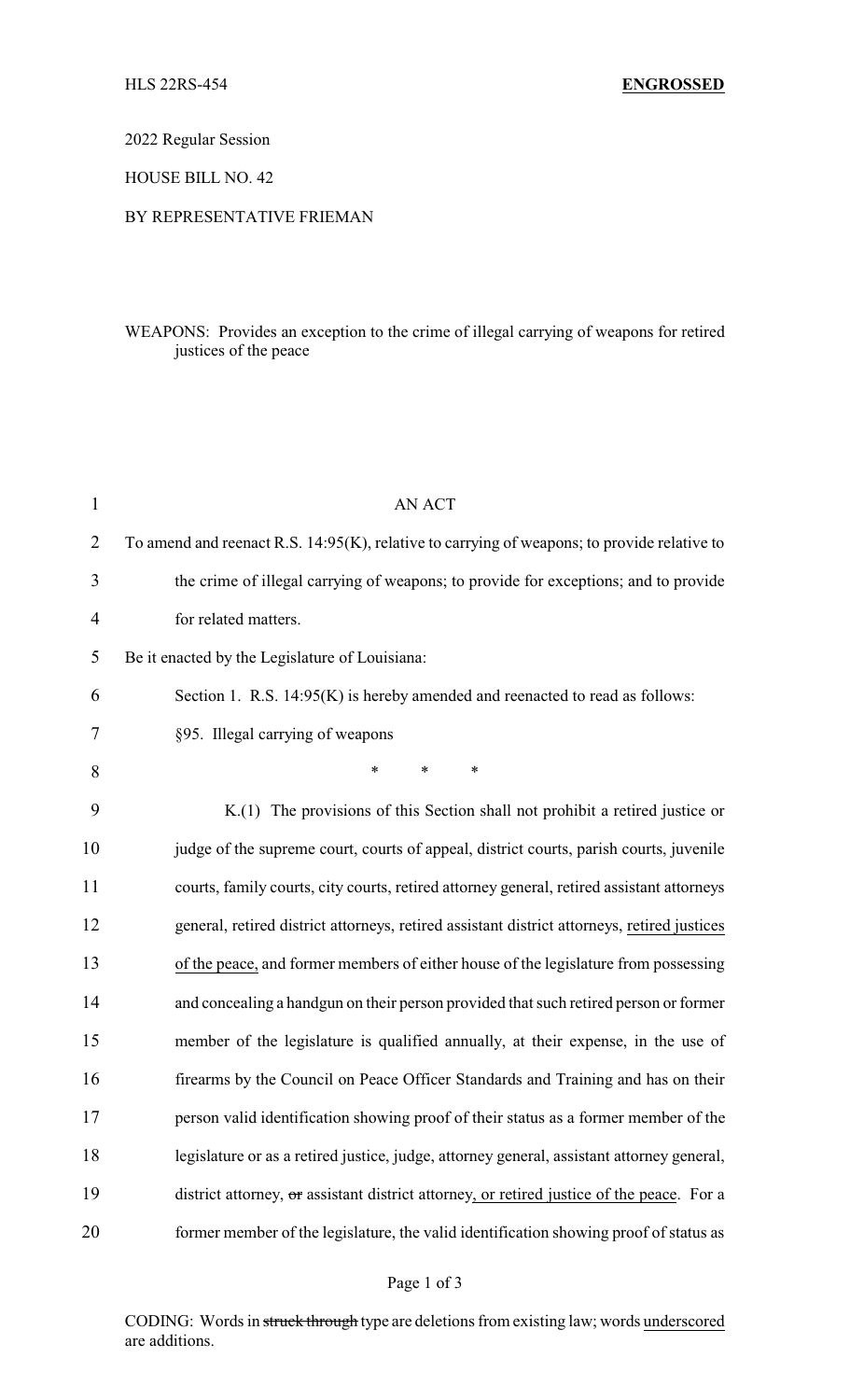a former legislator required by the provisions of this Paragraph shall be a legislative badge issued by the Louisiana Legislature that shall include the former member's name, the number of the district that the former member was elected to represent, the years that the former member served in the legislature, and words that indicate the person's status as a former member of the legislature.

 (2) The retired justice, judge, attorney general, assistant attorney general, district attorney, or assistant district attorney, justice of the peace, or former member of the legislature shall be qualified annually in the use of firearms by the Council on Peace Officer Standards and Training and have proof of qualification. However, this Subsection shall not apply to a retired justice, judge, attorney general, assistant 11 attorney general, district attorney, or assistant district attorney, retired justice of the peace, or to a former member of the legislature who is medically retired based upon any mental impairment, or who has entered a plea of guilty or nolo contendere to or 14 been found guilty of a felony offense. For the purposes of this Subsection, "retired district attorney" or "retired assistant district attorney" shall mean a district attorney or an assistant district attorney receiving retirement benefits from the District Attorneys' Retirement System.

18 \* \* \*

DIGEST

The digest printed below was prepared by House Legislative Services. It constitutes no part of the legislative instrument. The keyword, one-liner, abstract, and digest do not constitute part of the law or proof or indicia of legislative intent. [R.S. 1:13(B) and 24:177(E)]

HB 42 Engrossed 2022 Regular Session Frieman

**Abstract:** Provides an exception to the crime of illegal carrying of weapons for retired justices of the peace.

Present law provides that present law shall not prohibit certain retired persons from possessing and concealing a handgun on their person when such persons are qualified annually in the use of firearms by P.O.S.T.

Present law also provides that the present law exception shall not apply to certain retired persons who are medically retired based on any mental impairment or who have plead guilty or nolo contendere to or have been found guilty of a felony offense.